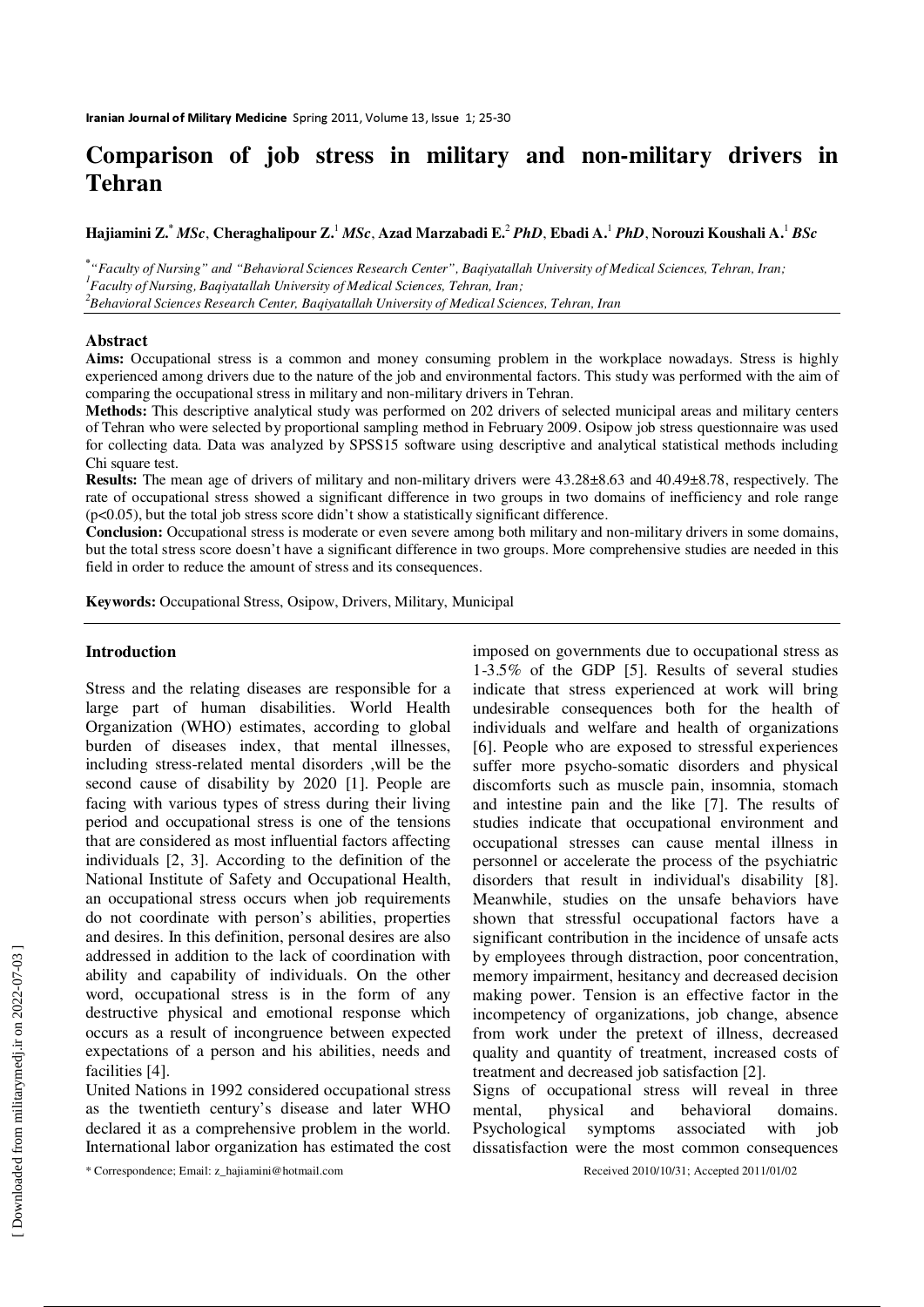of job dissatisfaction which leads to the sense of depression, anxiety, boredom, frustrated, isolated, and aversion. Physical signs of occupational stress can include cardiovascular diseases, gastrointestinal diseases, allergy and skin disease, sleep disorders, headaches and respiratory discomfort. Behavioral symptoms include personal behaviors such as refraining from work, alcohol and drug consumption, bulimia or anorexia, militant behaviors against colleagues or family members and organizational behaviors such as absence from work, quitting the job, increased accidents and decreased productivity and performance [10].

In today's society, driving is considered crucial for work, social life, fun, educational and economic activities etc. [11]. For driving occupation, higher psychological factors and stress intensity are seen because of the nature of the task and environment.

Among the most important of these stressors, timerelated stressors such as prolonged and consecutive work, unusual work hours in night and shift work, irregular working time, work commitment in time, poor physical condition and possible physical damages such as risk of accidents and crashes, heat and cold environment, poor lighting and inadequate vision, safety and security problems, non-ergonomic status of the cabin and the sitting place of driver, psychological structure and lack of adequate control such as uniform and repetitive work, factors outside the organization such as lack of proper occupational, insurance and social support employment, lack of proper organization and union , social and family deprivation and traffic reasons such as poor road and inappropriate driving of the other drivers can be named as the most important stressors [12]. Bus driving is one of the risky occupations, which is associated with various mental and physical problems. For example, driving for long hours, restrictions on the establishment of the body, exposure of whole body to vibration and noise, stress to individuals that can lead to dorsal spine injury and back pain, physiological dysfunction, and skeletal and muscular lesions, foot pain, hand pain, hypertension, visual disturbances, gastrointestinal and vascular failure or early loss of efficacy due to vibration fatigue [13, 14]. The research conducted indicates that the increase of occupational stressors can be caused increased intellectual and cognitive fatigue and reduced quality of the driving and traffic accidents [12].

In this regard, Kentoyanis, using the deriver's pattern of stress and coping with stress strategy, conducted a study on 714 derivers of Greece companies to investigate their relationship with abnormal behaviors

and traffic accidents and reported that the percentage of errors and violations was higher in aggressive drivers, but the rates of errors and irregularities have been lower in drivers who had high self-esteem [15]. On the other hand, military environments are among environments that stress and psychological pressure on them are higher due to special sensitivity and existing risks in these centers and the need to preserve physical and mental fitness for employees [16].

Since the types of job play essential role in suffering of employees from stress and occupational changes such as organizational changes, salary and job promotion, cause confusion, anxiety and worry and anxiety in people [17], in performed studies it is recommended to investigate complications and strategies of coping with stress in some environments including flight control centers and military environments or nuclear facilities that the possibility of physical and psychological damage on them is greater [18]. In Azad-Marzabadi et al. study on employees of a military unit it was identified that occupational stress has the main role in stress on employees [19]. According to the mentioned issues, occupational stress can drive underlying personal problems, including physical and mental illness and behavioral abnormalities and on the other hand, traffic problems and accidents can damage the health of society and cause mortality and disability. Moreover, the military work environment may exacerbate these problems. Therefore, a comprehensive study of occupational stress in drivers should be conducted. This study attempted to compare the levels of occupational stress in military and non-military drivers in Tehran.

# **Methods**

This descriptive cross-sectional study was done in February 2009. A total number of 276 minibus and bus drivers working in three military centers (130 patients) and three centers located in West of Tehran Municipality center (146 people), were chosen using proportional allocation sampling. Among them 230 drivers had consent to participate in the study, but due to failure in completing questionnaires, finally the 202 patients with mean age of 41.96±8.79 years, including 106 military and 96 non-military drivers were investigated.

Data collection tools included demographic data questionnaires and Osipow occupational stress questionnaire. Osipow occupational stress questionnaire was employed as a valid test for measuring occupational stress. This test was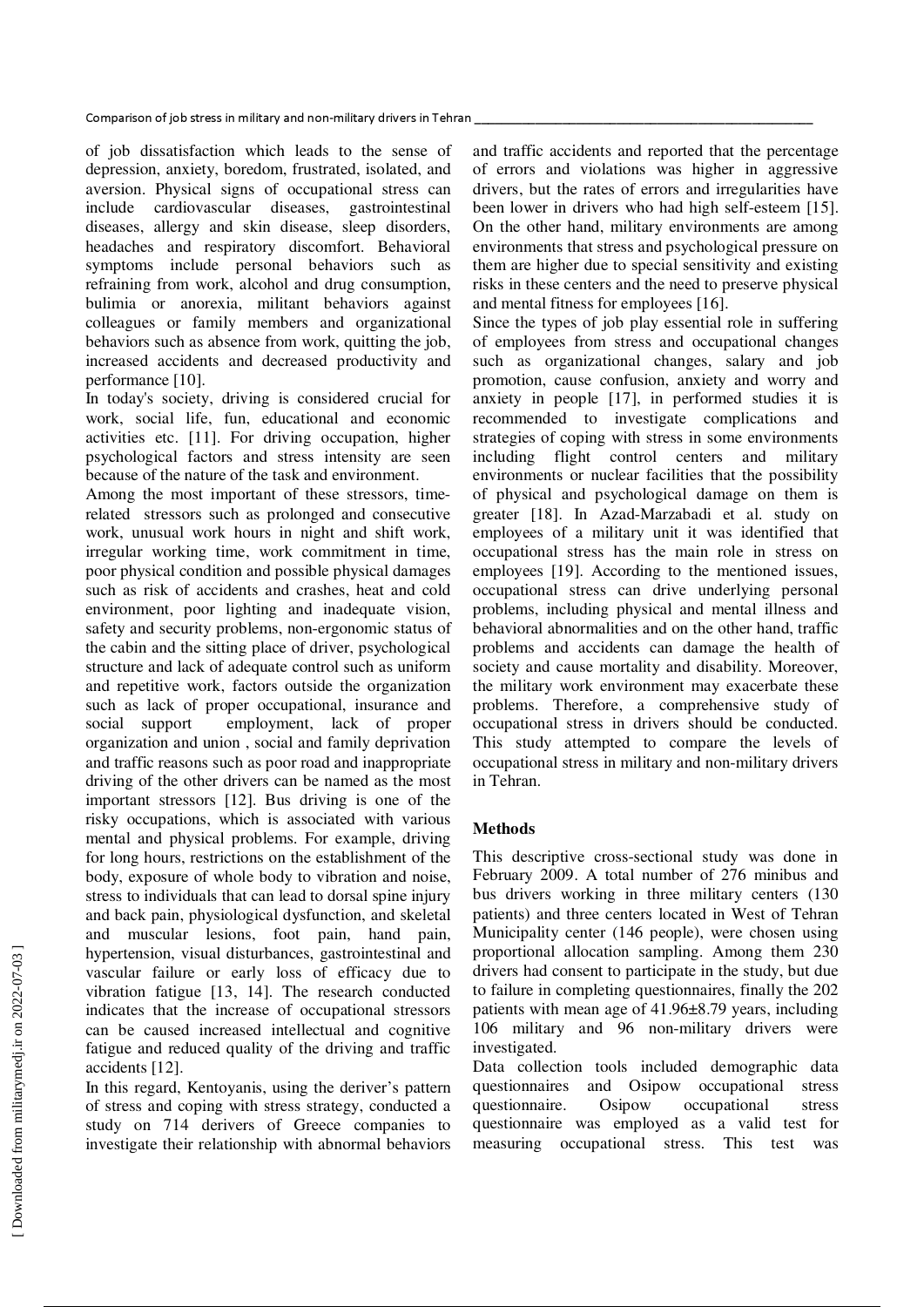introduced in 1981 and has also been revised so many times. Reliability of this test is calculated using testretest method in satisfaction level (Chronbach's alpha coefficient equal to 89%). This questionnaire was used for the first time by Osipow et al. in 1987 and was named as occupation stress measuring tool [20]. After that it was repeatedly used in many studies to evaluate occupational stress inside and outside Iran and its reliability was confirmed [21, 22, 23, 24]. The questionnaire is designed to assess stress in individuals in 6 dimensions; 1) workload of role, 2) inadequacy of role, 3) duality of role, 4) the range role, 5) responsibility, and 6) physical environment. Each of mentioned six dimensions was assessed by 10 items. Options include never, low, sometimes, high and very high and were scoring 1 to 5 respectively [20]. In this study, scoring was based on interpretation of scoring to questionnaire for men, so that total obtained scores were considered as without stress in the range of 133-60, normal stress in 216-134 (low), medium stress in 258-217 and severe stress in 300-259 [25].

Collected data were analyzed using the SPSS 15 software, descriptive statistics indices (frequency and percentage) and inferential statistics (Chi-square test) and p<0.05 was considered as the level of significant.

Haijamini Z. et al.

**Table 1**- Comparing the frequency of demographic data on military and non-military drivers

|                                 | Group $\rightarrow$<br>Specification $\downarrow$ | <b>Military</b> | Non-<br>military | Level of<br>significance |  |
|---------------------------------|---------------------------------------------------|-----------------|------------------|--------------------------|--|
| <b>Marital</b><br><b>Status</b> | Married                                           | %99.1           | $\%97.5$         | 0.68                     |  |
|                                 | Single                                            | $\Omega$        | $\%2.5$          |                          |  |
|                                 | Divorced                                          | %0.9            | $\Omega$         |                          |  |
| <b>Education</b>                | Guidance school                                   | %56.6           | %36.5            |                          |  |
|                                 | Diploma                                           | %41.5           | $\%56.3$         | 0.04                     |  |
|                                 | University<br>Education                           | %1.9            | $\%7.3$          |                          |  |
| <b>Satisfaction</b>             | Low                                               | %56.6           | $\%42.7$         | 0.141                    |  |
| with monthly                    | Moderate                                          | %40.6           | %53.1            |                          |  |
| income                          | High                                              | $\%2.8$         | $\%4.2$          |                          |  |
| Smoking                         | Has                                               | %17             | $\%26$           | 0.247                    |  |
|                                 | Hasn't                                            | %76.4           | %69.8            |                          |  |
|                                 | Has quit                                          | %6.6            | $\%4.2$          |                          |  |
| <b>Physical</b>                 | With                                              | %15.1           | %17.7            | 0.616                    |  |
| complaints                      | Without                                           | %84.9           | %83.3            |                          |  |
| Residence                       | Owned                                             | $\%37.7$        | $\%29.2$         | 0.0001                   |  |
|                                 | Rental                                            | $\%39.6$        | %58.3            |                          |  |
|                                 | Organizational                                    | %15.1           | $\theta$         |                          |  |
|                                 | Paternal                                          | $\%7.5$         | %12.5            |                          |  |
| Second job                      | Yes                                               | %10.4<br>%14.6  |                  | 0.365                    |  |
|                                 | No                                                | %89.6           | %85.4            |                          |  |

**Table 2-** Comparison of occupational stress in military and non-military drivers in Tehran

| $Group\rightarrow$          | <b>Military drivers</b> |                   |                 |          | Non-military drivers |                   |                   |                   | Level of                     |
|-----------------------------|-------------------------|-------------------|-----------------|----------|----------------------|-------------------|-------------------|-------------------|------------------------------|
| Domains of occupational     | Without Normal          |                   | Moderate Severe |          | Without Normal       |                   |                   |                   | Moderate Severe significance |
| stress                      | stress                  | (low)             |                 |          | stress               | (low)             |                   |                   |                              |
| Work load of the role       | $\frac{622.6}{ }$       | $\%73.6$          | $\%3.8$         | $\theta$ | $\%30.2$             | $\%69.8$          | $\left( \right)$  | $\theta$          | 0.110                        |
| Incompetency of role        | $\%4.7$                 | $\%55.7$          | $\%26.4$        | %13.2    | %1.0                 | $\frac{0}{29.7}$  | $\%39.6$          | $\frac{629.7}{6}$ | 0.001                        |
| <b>Duality of role</b>      | $\%3.8$                 | %63.8             | $\%26.7$        | $\%5.7$  | $\%5.3$              | $\%58.9$          | $\%28.4$          | %7.4              | 0.710                        |
| Range of role               | %1.0                    | %63.1             | $\%30.1$        | $\%5.8$  | %1.0                 | $\frac{0}{47.9}$  | $\%35.1$          | %16.0             | 0.01                         |
| <b>Responsibility</b>       | %14.2                   | $\frac{623.6}{2}$ | %61.3           | $\%0.9$  | %18.8                | $\frac{0}{22.9}$  | %58.3             | $\Omega$          | 0.428                        |
| <b>Physical environment</b> | %44.8                   | $\frac{0}{22.9}$  | %16.7           | %15.6    | $\%30.2$             | $\frac{0}{26.4}$  | $\frac{9}{621.7}$ | $\frac{9}{621.7}$ | 0.038                        |
| <b>Overall score</b>        | $\frac{625.5}{2}$       | $\frac{0}{674.5}$ | $\Omega$        | $\Omega$ | %19.8                | $\frac{0}{0}80.2$ | $\Omega$          |                   | 0.338                        |

## **Results**

The mean age of the 106 military drivers and 96 nonmilitary drivers were 43.28±8.63 years and 40.49±8.87 years, respectively. In all demographic characteristics, no significant difference between the two groups was found, but in terms of residence, the majority of people in both groups with significant difference, lived in rental homes and the majority of people in military drivers' group had guidance school education and non-military derivers group had diploma degree that significant difference between the two groups was seen in education level (Table 1).

In the field of occupational stress comparison, there was no significant difference in the stress of two groups in the area of workload of role and responsibility. But in the area of incompetency of the role, range of role and physical environment between the two groups, statistically significant differences was observed and in these areas, stress was moderate to severe in both groups. Two groups did not have moderate and severe stress from general occupational stress standpoint and highest stress level in both groups was mild that this amount does not have statistically significant differences in military and nonmilitary drivers (Table 2).

# **Discussion**

Occupational stress in the today developing world is considered as an important risk factor in creation of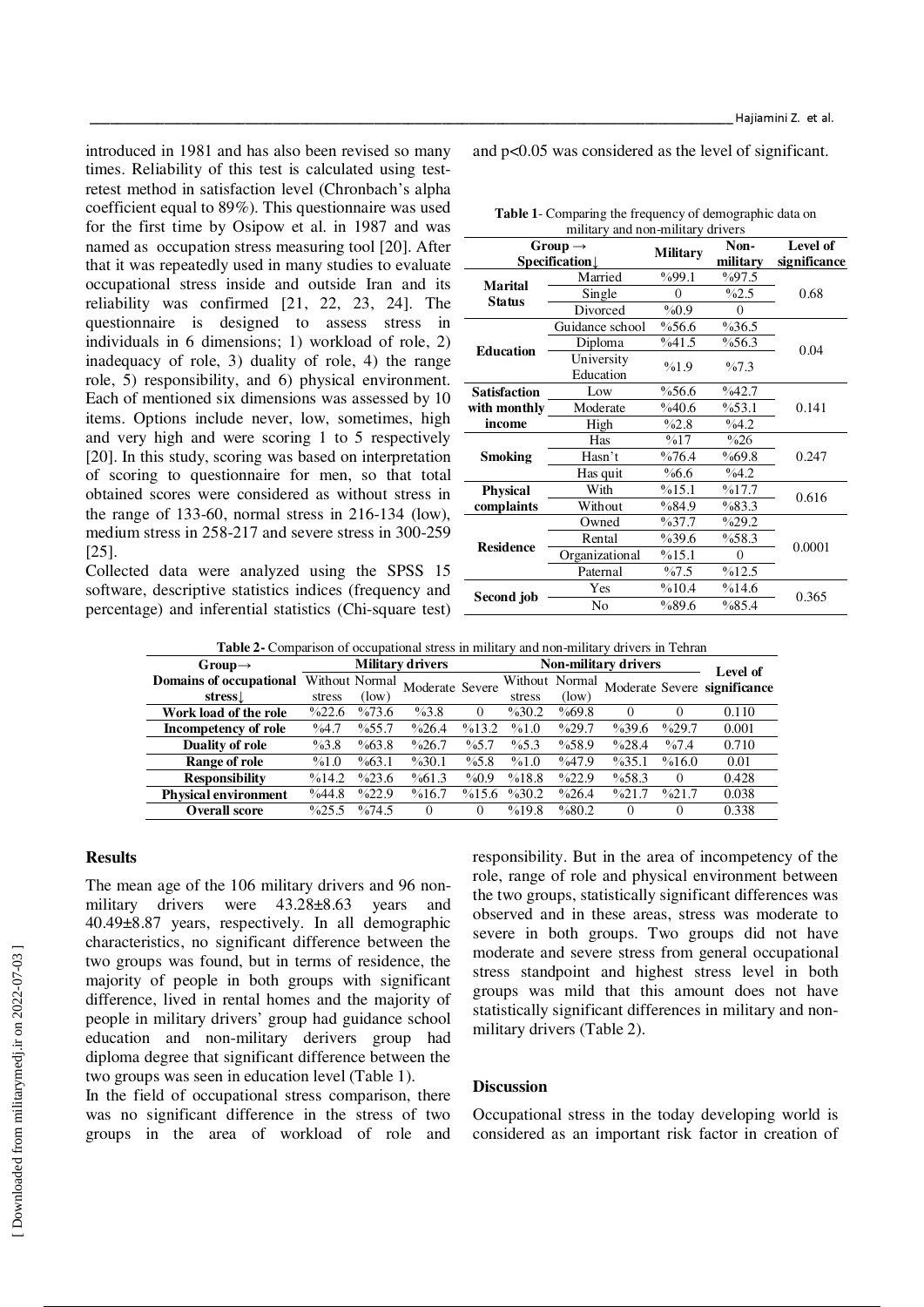psychological and physical diseases that cause reduced work performance and job satisfaction [26].

The results of this study showed that in both groups, more than 90% of the samples were married. In terms of education, the majority of people in military group were at the level of guidance school and non-military groups at the level of diploma and this difference in two groups was significant. Silva-Junior et al. in their study on the effect of depression risk factors among Brazilian drivers reported low education levels of studied subjects as one of the effective factors [27]. But in the present study no significant difference was found between general occupational stresses of two groups that considering guidance school as the least basic educational level and regarding the lack of distance between the educational levels in both groups, this finding can be justified.

Smoking rate in the military and non-military groups were 17% and 26% respectively and although these differences were not statistically significant, this amount of consumption studies is compatible with Hajiamini, Shafiqi and colleagues study on the soldiers which has been reported as 10% and 14.3% [28, 29]. Physical complaints in the military and nonmilitary drivers were 15.1% and 17.7%, respectively. These findings contradict with results of some reported studies such as Alishiri and colleagues study who reported clinical complaints of military personnel in Tehran as 58.6% [30]. This difference between the amounts can be due to different in educational environment and research methods. This fact can be acknowledged that existing more abundant of these cases among the drivers is likely but it has not been raised due to the lack of examination and clinical study or organizational and social issues. Considering that in many studies it is emphasized that psychological and occupational stress in the workplace can put destructive influences on physical and mental health of personnel [31] and the negative effects of psychological stress on the efficiency and organizational effectiveness will reveal through poor performance, turnover and reduced satisfaction [32], then more comprehensive studies in this area especially clinical study seems necessary.

The results of this study indicated occupational stress of two groups within the five domains from moderate to severe, so that the in two dimensions of incompetency of role and responsibility more than 50% of them were in the range of moderate and severe stress and the least stress obtained within the work load domain. These findings are consistent with similar studies such as studies of Berraho et al. on Moroccan taxi drivers, Mohammad Fam and

colleagues study on occupational stress of automotive workers and Abdi, Shahbazi, Khaghani and colleagues study on occupational stress of nurses [22, 33, 34, 35], but in the study of Abdi and Shahbazi, the dimension of physical environment has been proposed as one of the stressful areas too. In the study of Hashemi Zadeh occupational stress in the work load domain is 90% that is incompatible with our results [36]. Considering that their research community was different it means nurses of medical, surgical or special care department and due to the research environment conditions this contradiction can be justified.

Overall score of occupational stress is 74.5% in military group and 80.2% in non-military groups 2.80% in the normal range (low stress) and the rest were non-stress that these findings are consistent with the study of Khaghanizadeh et al. that reported 90% of nurses in military hospital at normal level [35] and Sirati and Khaghanizade study, but has contradiction with other studies like Danesh and Firooz Abad and Azad-Marzabadi and Salimi that have reported occupational stress in majority of people moderate or more [38,39] despite the difference of society and research environment and tools used in these studies, comprehensive studies in this field seem necessary.

In the comparison of the two groups, in terms of difference in occupational stress domains, there was no significant difference in 3 domains of work load, duality of the role and responsibility as well as overall score of occupational stress but in the domains of incompetency of the role, range of the role, and physical environment non-military group have higher stress and significant difference was observed between two groups. Though a similar comparative study has not been done in this field, but in the military environments higher level of stress is expected due to military regulations and military administration [16]. In this study, occupational stress (which have been investigated on a special job such as driving) is as a common variable which is not much dependent to military working environment of the studied population and on the other hand most of the drivers in both research environments were contractual employees and were not expected to observe all military rules and restrictions. Even in some areas such as physical environment it was seen that occupational stress was higher in non-military group and the same set of factors under the influence of each other, has caused the overall score of job stress in both groups not to show statistically significant difference. However, given the high rate of occupational stress in both study groups, and between occupational stress and personality type mental health as well as between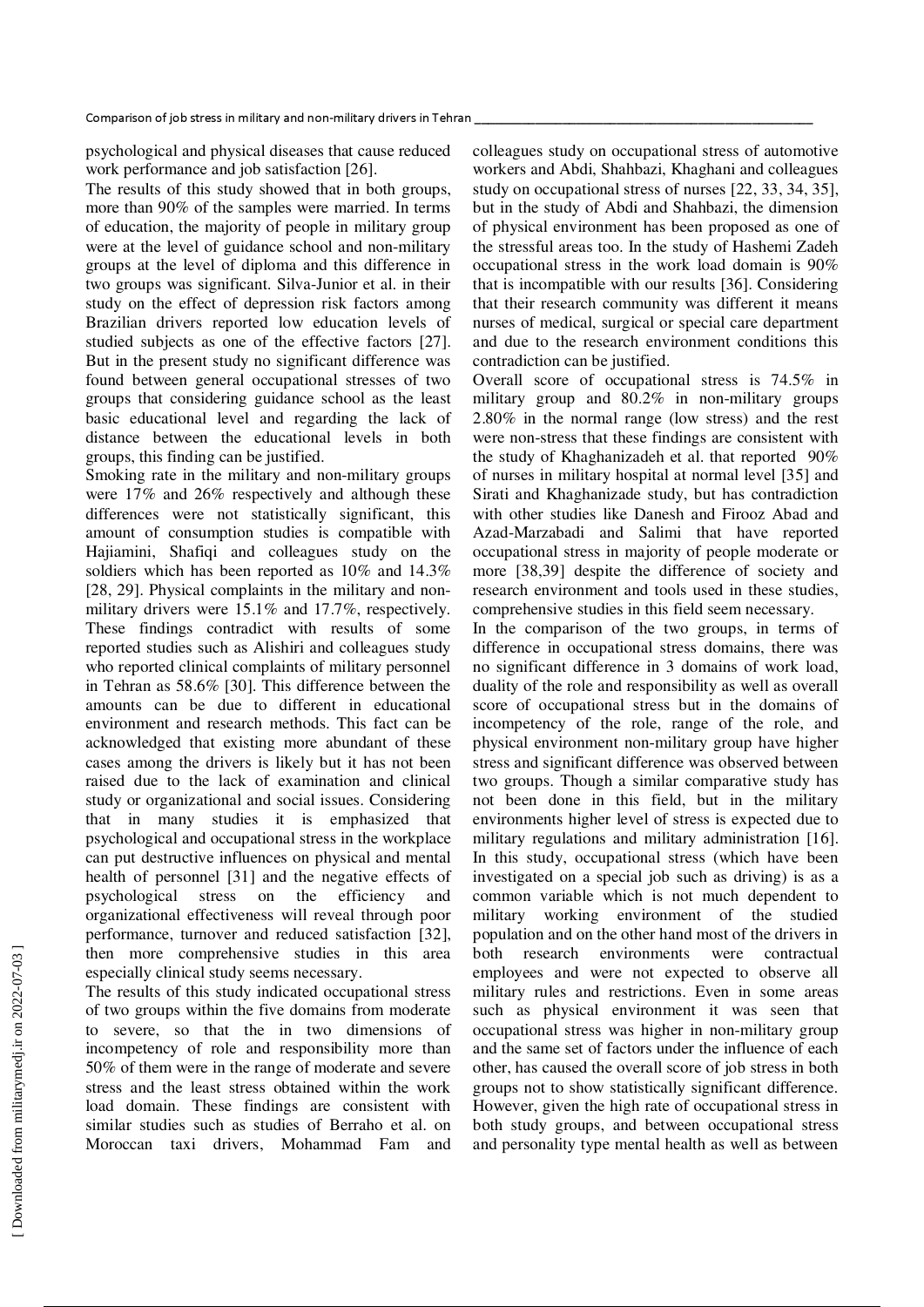stress and unsafe driving of people direct relation has been reported [33, 35, 40 , 41].

Consequences of occupational stress on the vehicle drivers can cause various physical, mental and behavioral problems that leading to traffic accidents, mortality and disability of people and impose heavy financial and care costs on family and community. Then more studies should be made on field of occupational stresses of this class of society to reduce the incidence of this problem. In various studies, including Banner et al study, the discussion of traffic accidents controlling and fallowing have been emphasized and Morowati Sharifabad has achieved this important point by studying on 300 drivers in Yazd using the health belief model [11, 42]. However according to the results of this study, minimal screening and conducting comparative research with educational intervention on drivers of other classes of society seems to be an absolute necessity.

### **Conclusion**

Occupational stress in some areas in both groups of military and non-military drivers is moderate and even severe, but the overall stress score in the two groups does not have significant difference. Further studies in this area are required, regardless of screening and control of occupational stress, in order to reduce the incidence of stress and its consequences.

#### **References**

1- Kalia M. Assessing the economic impact of stress: The modern day hidden epidemic. Metabolism. 2002;51(6):49-53.

2- Abualrub R. Job stress, job performance and social support among hospital. J Nurse Sch. 2004;(36):24-73.

3- Li CY, Chen KR, Wu CH, Sung FC. Job stress and dissatisfaction in association with non-fatal injuries on the job in a cross-sectional sample of petrochemical workers. Occup Med. 2001;51(1):50-5.

4- Sauter S, Lawrence M, Michael C. Stress at work. Atlanta: DHHS (NIOSH) Publication; 1999. Available from: http://www.edc.gov/niosh

5- Tangri RP. What stress costs: A special report. Canada: Performance Strategies Publication; 2003. Available from: http://www.stresscost.com

6- Gates D. Stress and coping: A model for the workplace. AAOHN J. 2001;49(8):390-7.

7- Sarafino EP. Health psychology: Biopsychosocial interactions. 2 nd ed. New York: John Wiley and Sons; 1994.

8- McLean J. Stress and job satisfaction among distance educators [dissertation]. Pennsylvania: Pennsylvania College of Technology; 2008.

9- Goldenhar K. Modeling relationships between job stressors and injury and near miss outcomes for construction laborers. Work Stress. 2003;17(3):218-40.

10- Randall RS, Elizabeth MA. Stress management: Advanced management and organizational behavior. Tehran: Samt Publication; 2006. [Persian]

11- Bener A, Haigney D, Crundal D. Driving behavior stress error and violations on the road: A cross cultural compression study. Nothing ham; Third International Conference on Traffic of Transport Psychology, 2004.

12- Aminian O. Stress on drivers. Tehran; Driver's Occupational Health Seminar, 2005. [Persian]

13- Funakoshi M, Tamora A, Tadoda K, Tsujimura H, Nishiyama K. Risk factors for low back pain among taxi drivers in Japan. Sangyo Eisegaku Zasshi. 2003;45(6):235-47.

14- Shamsul Bahri Mohd T, Kazuhito Y, Juliana G, Nasarudin AA, Nizam J, Rusli N, et al. The association between risk factors and low back pain among commercial vehicle drivers in peninsular Malaysia. Ind Health. 2007;45(2):268-78.

15- Kontoyiannis T. Patterns of driver stress and coping strategies in a Greek sample and their relationship to aberrant behaviors and traffic accidents. Accid Anal Prev. 2006;38(5):913-44.

16- Azad Marzabadi E, Fathi-Ashtiani A, Ahmadi K. Stress of military personnel stationed in the Persian Gulf group. Mil Med J. 2006;8(4):249-54. [Persian]

17- Khosravi M. Job related stress factors for the librarians. Tehran: Iranian Center of Information and Scientific Documents Publication; 2003. Available from: http://www.irandoc.ac.ir [Persian]

18- Doyle E, Christine S. Work and organizational psychology: An introduction with attitude. London: Psychology Press; 2003.

19- Azad-Marzabadi E, Salimi SH. Study on job stress in a military unit. Mil Med J. 2004;6(4):279-84. [Persian]

20- Osipow SH. Occupational Stress Inventory Revised (OSI-R) professional manual. Odessa: Psychological Assessment Resources; 1998.

21- Spooner R, Bbeh SC. The influence of work stress and work sport on burnout in public hospital nurses [dissertation]. Brisbane: Queensland University of Technology; 2004. Available from: http://www.adt.library.gut.edu.au

22- Abdi H, Shahbazi L. Occupational stress in nurses. Yazd Univ Med Sci J.  $2000;8(4):17-21$ . [Persian] 23- Qasemzadeh Kakrudy F. Research of relaxation methods to visualize the manner directed by the stresses of nursing work. J Community Nurs. 2002;11:6-8. [Persian]

24- Khaghani Zadeh M, Ebadi A, Sirati Nir M, Rahmani M. Relationship between job stress and quality of life of nurses in hospitals armed forces. Mil Med J. 2008;10(3):175-83. [Persian]

25- Kabirzadeh A, Mohseni Saravi B, Asghari Z, Baggherian Farhadabadi E, Bagherzadeh ladari R. Rate of general health, job stress and factors in medical records workers. Health Inform Manag J. 2007;4(2):215-22. [Persian]

26- Tsiamyrtis P, Zhu Z, MacBride L, Pavidis IT, Levine JA. Description and clinical studies of a device for the instantaneous detection of office-place. Stress. 2009;34(3):359-64.

27- Silva-Junior FP, Pinho RS, Mello MT, Bruin VM, Bruin PF. Risk factors for depression in truck drivers. Soc Psychiatr Epidemiol. 2009;44(2):125-9.

28- Hajiamini Z, Zamani Babgohary M, Azad Marzabadi E, Ebadi A, Khamseh F, Ghoreishi H. Demographic characteristic correlate to emotional reactions in soldiers training. Mil Med J. 2010;12(4):211-6. [Persian]

29- Shafiee F, Ruhani M, Kazemi J. The relative risk of developing smoking in soldiers serving in the army barracks Iran. Army Univ Med Sci J. 2006;2:1197-1201. [Persian]

30- Alishiri GH, Mohebbi HA, Ahmadzadeh Asl M. The study of physical health workers Iranian revolutionary guards. Mil Med J.